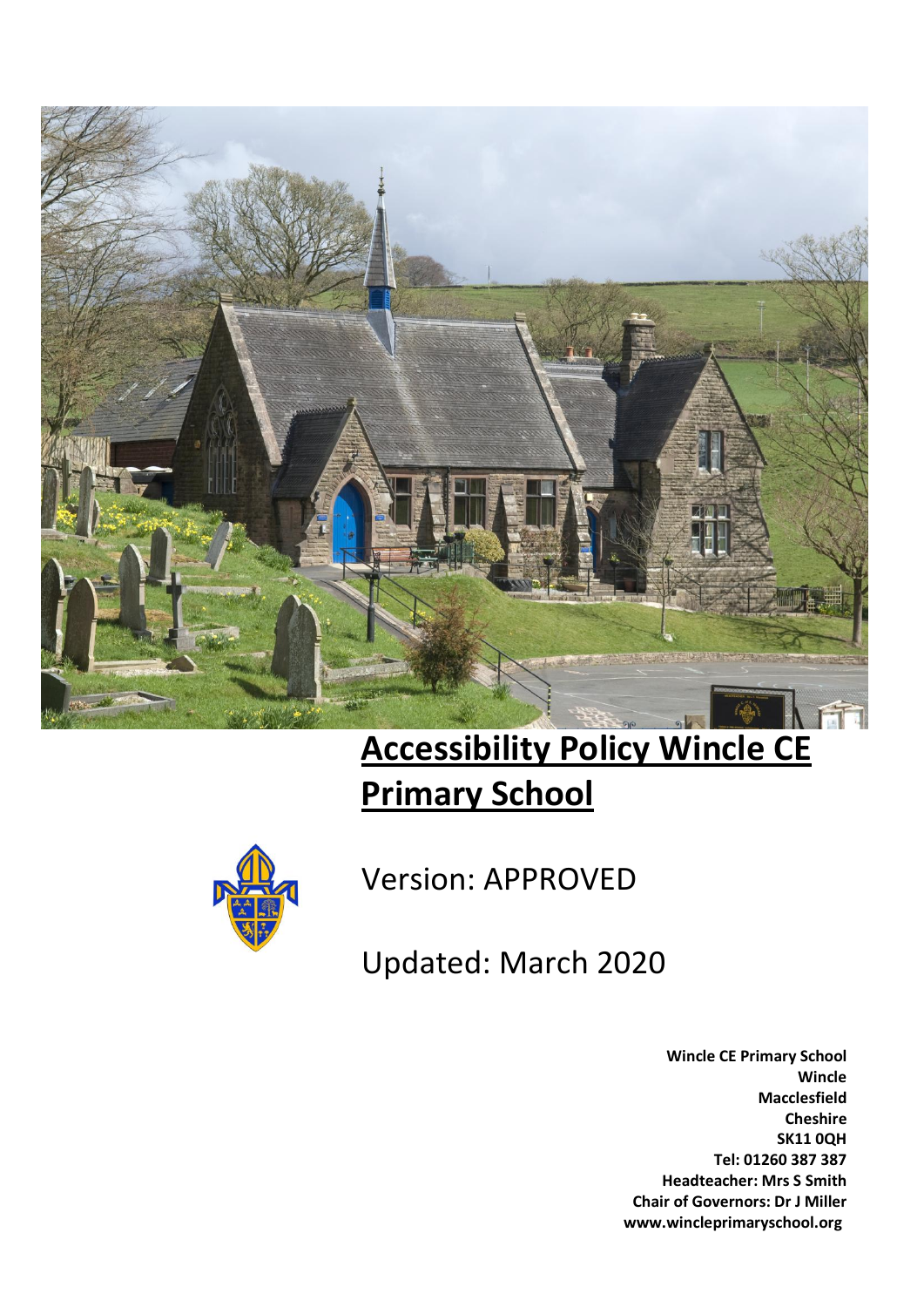### Our school's vision:

Wincle School creates an enriching and outstanding rural education, nurturing the whole individual: body, mind and soul, inspiring rounded, happy, courageous children who exhibit a passion for learning, a confident faith, a loving concern for community and an inclusive respect for all.

The school aims to promote equality of opportunity and diversity effectively. As a result, pupils will understand, appreciate and respect difference in the world and its people, celebrating the things we share in common across cultural, religious, ethnic and socio-economic communities.

We encourage our pupils to 'Shine like Stars' (Philippians 2:15) and to do this run with the following acronym:

|   |                      | No act of kindness, no matter how small, is ever wasted." Aesop                                                        |  |  |  |
|---|----------------------|------------------------------------------------------------------------------------------------------------------------|--|--|--|
|   |                      | We would like our pupils to have the confidence to know that they can make a difference: have hope for the             |  |  |  |
| S | Service              | future.                                                                                                                |  |  |  |
|   |                      | We encourage our pupils to challenge injustice and inequality                                                          |  |  |  |
|   |                      | our principles are founded on the truth that we are loved by the Father, Saved by the Son and Sanctified by            |  |  |  |
|   |                      | the Holy Spirit.                                                                                                       |  |  |  |
|   | Theology             | X We want to ignite passion and curiosity for learning, providing an exciting curriculum to inspire all learners to be |  |  |  |
|   |                      | the best they can be.                                                                                                  |  |  |  |
|   |                      | We encourage our pupils to show integrity                                                                              |  |  |  |
|   |                      | We would like our pupils to have the courage to fight for what is important<br>537.                                    |  |  |  |
|   | <b>Attitude</b>      | When things are challenging, we would like our pupils to display perseverance and not give up.<br>☆                    |  |  |  |
|   |                      | Learn from yesterday, live for today, hope for tomorrow" Albert Einstein                                               |  |  |  |
|   |                      | We nurture the whole individual: body, mind and soul                                                                   |  |  |  |
|   |                      | We encourage the pupils to respect every living creature and show compassion.                                          |  |  |  |
|   | Relationships        | we would like our children to treat other people as they would like to be treated following Jesus' example.            |  |  |  |
|   |                      | We are all unique                                                                                                      |  |  |  |
|   |                      | We help all Meildren build trusting relationships                                                                      |  |  |  |
|   |                      | Clothe yourselves wat compassion, kindness, humility, gentleness and patience.' (Colossians 3:12)                      |  |  |  |
|   | Shine like           | m the Light of the world; he who follows Me will not walk in the darkness, but will have the Light of life."           |  |  |  |
|   | (John 8:12)<br>stars |                                                                                                                        |  |  |  |
|   |                      | We would like our pupils to shine in their behaviour, attitudes, relationships and learning.                           |  |  |  |

### **Accessibility Policy**

### **Guidance that Applies Across Several Forms of Impairment**

#### **DO**

- Treat disabled people as you would anyone else
- Always speak directly to the person who has a disability
- Always ask the person who has a disability if you can help him or her in any way
- Whenever possible, seat disabled people with their friends or family
- Try to be aware of people's hidden disabilities such as epilepsy, diabetes or Alzheimer's, which may require assistance
- Explain how they will be helped if the building has to be evacuated (e.g. in the event of fire)
- Assume nothing always ask!

### **DON'T**

- Don't use negative terms such as 'crippled' or 'victim'
- Don't consider a companion or carer to be a conversational go-between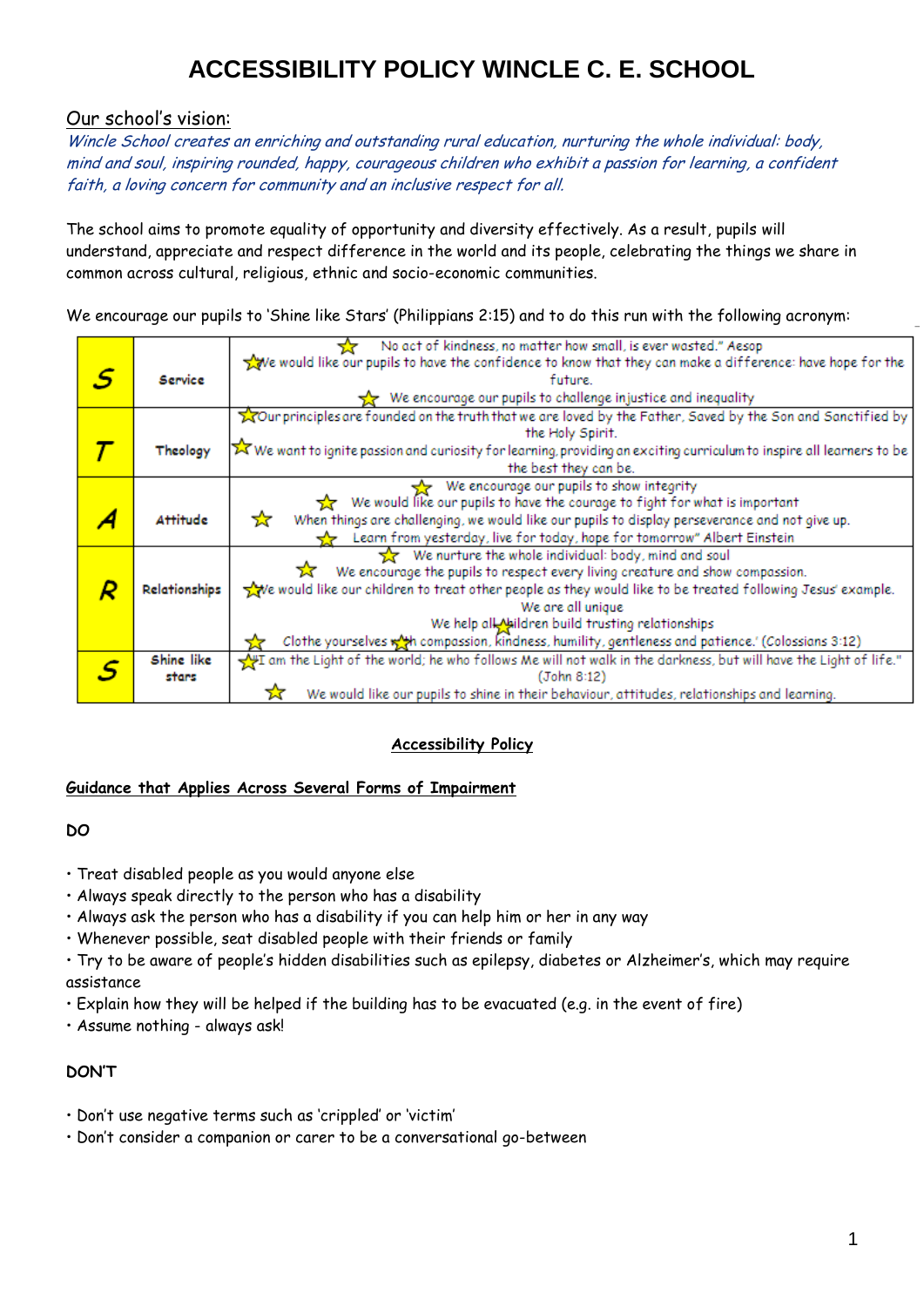| Interacting & Helping People with Impairments                                                                                                                                                                                                                                                                                                                                                                                                                                                                       | <b>Physical Access</b>                                                                                                                                                                                                                                                                                                                 |
|---------------------------------------------------------------------------------------------------------------------------------------------------------------------------------------------------------------------------------------------------------------------------------------------------------------------------------------------------------------------------------------------------------------------------------------------------------------------------------------------------------------------|----------------------------------------------------------------------------------------------------------------------------------------------------------------------------------------------------------------------------------------------------------------------------------------------------------------------------------------|
|                                                                                                                                                                                                                                                                                                                                                                                                                                                                                                                     | (fixtures, fittings, furniture, equipment or                                                                                                                                                                                                                                                                                           |
|                                                                                                                                                                                                                                                                                                                                                                                                                                                                                                                     | materials)                                                                                                                                                                                                                                                                                                                             |
| <b>Mobility Impairment</b><br>DO<br>· Always ask a wheelchair user if she or he would like<br>assistance before you help<br>· Check where user would like to position wheelchair<br>and remove chairs to make space - ensure there is<br>space for people accompanying wheelchair users<br>· Try to sit or crouch down to talk to wheelchair<br>users so that eye contact is easier<br><b>DON'T</b><br>• Don't push a wheelchair user unless they ask you to<br>· Don't hold on to or lean on a person's wheelchair | Measures already taken<br>· Ramps and hand rails to front entrance of building<br>· Wheelchair accessible toilet with appropriate<br>handles and door-locking mechanisms<br>· Floor surfaces are smooth to ease movement for<br>wheelchair users on the ground floor                                                                   |
| <b>Hearing Impairment</b><br>DO<br>. Ensure your face and mouth can be seen clearly.<br>. Look directly at the person and speak at normal<br>speed with clear (not exaggerated) lip patterns<br><b>DON'T</b><br>· Don't exaggerate or shout<br>· Don't speak directly into the person's ear<br>· Don't obscure your face                                                                                                                                                                                            | Measures already taken<br>· Plan the layout of meetings so that hearing<br>impaired people can see other people's faces                                                                                                                                                                                                                |
| <b>Visual Impairment</b><br>DO<br>· Identify yourself by name<br>· Show a visually impaired person to his or her seat<br>· Ensure guide dogs are welcomed<br>. Explain to a visually impaired person where things<br>are located<br>· Provide space for a guide dog to lie down by<br>removing a chair<br><b>DON'T</b><br>· Don't push a visually impaired person - always allow<br>them to take your arm                                                                                                           | Measures already taken<br>· Ensure lighting levels are sufficient in all rooms<br>· Good colour contrast on notices to help visually<br>impaired people<br><b>Continuous monitoring</b><br>· Ensure no hazards or obstructions inside the<br>building and on access paths (especially obstacles at<br>low level or not easily visible) |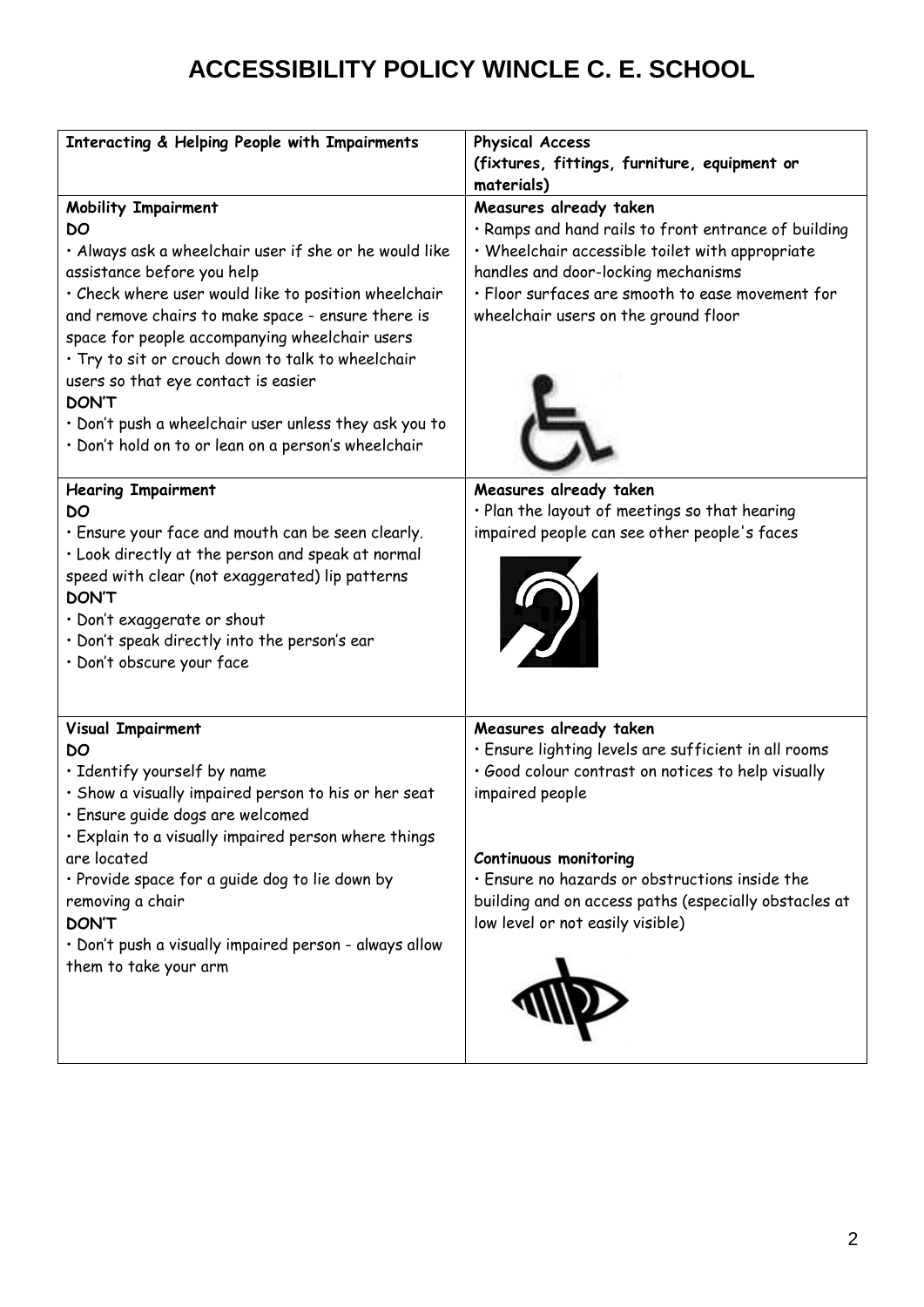| <b>Speech Impairment</b>                              | No specific physical measures identified |
|-------------------------------------------------------|------------------------------------------|
| DO.                                                   |                                          |
| . Give your whole, unhurried attention with good eye  |                                          |
| contact                                               |                                          |
| . Remember the person with speech impairment may      |                                          |
| use another method of communication, such as writing  |                                          |
| <b>DON'T</b>                                          |                                          |
| • Don't finish a sentence or word for the person      |                                          |
| · Don't get agitated or impatient                     |                                          |
| <b>Learning Disabilities</b>                          | No specific physical measures identified |
| DO                                                    |                                          |
| · Be patient, give someone with learning disabilities |                                          |
| plenty of time                                        |                                          |
| <b>DON'T</b>                                          |                                          |
| · Don't assume the person cannot understand you       |                                          |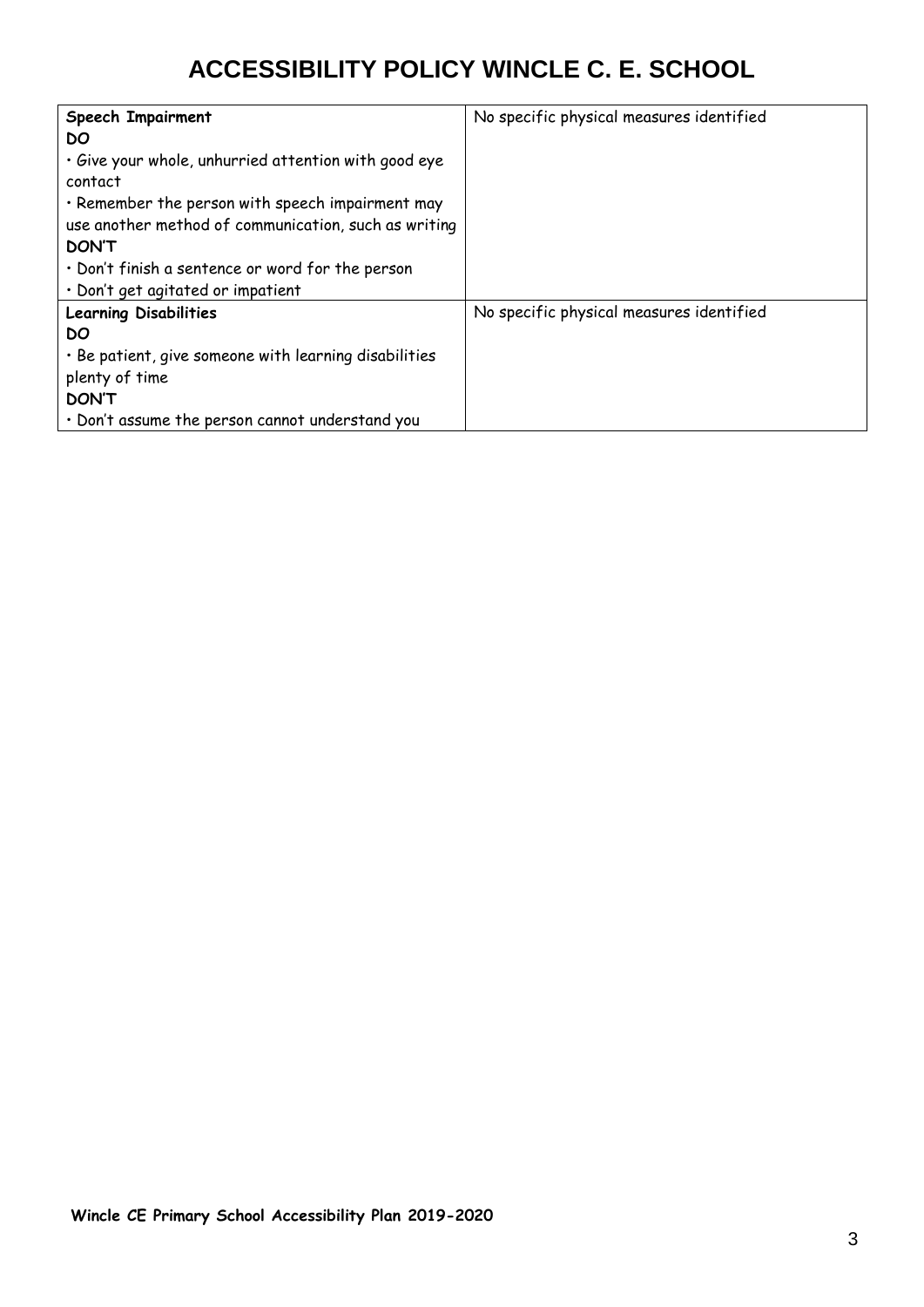#### **Purpose of the Plan**

The purpose of this plan is to show how Wincle CE Primary School intends, over time, to increase the accessibility of our school for disabled pupils.

#### **Definition of Disability**

A person has a disability if he or she has a physical or mental impairment that has a substantial and longterm adverse effect on his or her ability to carry out normal day to day activities.

#### **Legal Background**

From September 2002, the Disability Discrimination Act 1995 outlawed discrimination by schools and LA`s against either current or prospective disabled pupils in their access to education. It is a requirement that the school's accessibility plan is resourced, implemented and reviewed and revised as necessary.

This plan sets out the proposals of the Governing Body of the school to increase access to education for disabled pupils in the three areas required by the planning duties in the DDA:

• increasing the extent to which disabled pupils can participate in the school curriculum, which includes teaching and learning and the wider curriculum of the school, such as participation in after school clubs, leisure and cultural activities or school visits;

• improving the environment of the school to increase the extent to which disabled pupils can take advantage of education and associated services, which includes improvements to the physical environment of the school and physical aids to access education.

•improving the delivery to disabled pupils of information, which is provided in writing for pupils who are not disabled. eg. handouts, timetables, textbooks and information about school events.

The information should take account of the pupils` disabilities and the preferred format of pupils and parents and be made available within a reasonable timeframe.

Wincle CE Primary School aims to treat all stakeholders, including pupils, prospective pupils, staff, governors and other members of the school community favourably and, wherever possible, takes reasonable steps to avoid placing anyone at a substantial disadvantage. The school aims to work closely with disabled pupils, their families and any relevant outside agencies in order to remove or minimise any potential barriers to learning, which puts them at a disadvantage, but allows them to learn, achieve and participate fully in school life. The school is active in promoting positive attitudes to disabled people in the school and in planning to increase access to education for all disabled pupils.

As part of the school's continued communication with parents, carers and other stakeholders we continually look at ways to improve accessibility through data collection, questionnaires and parental discussions.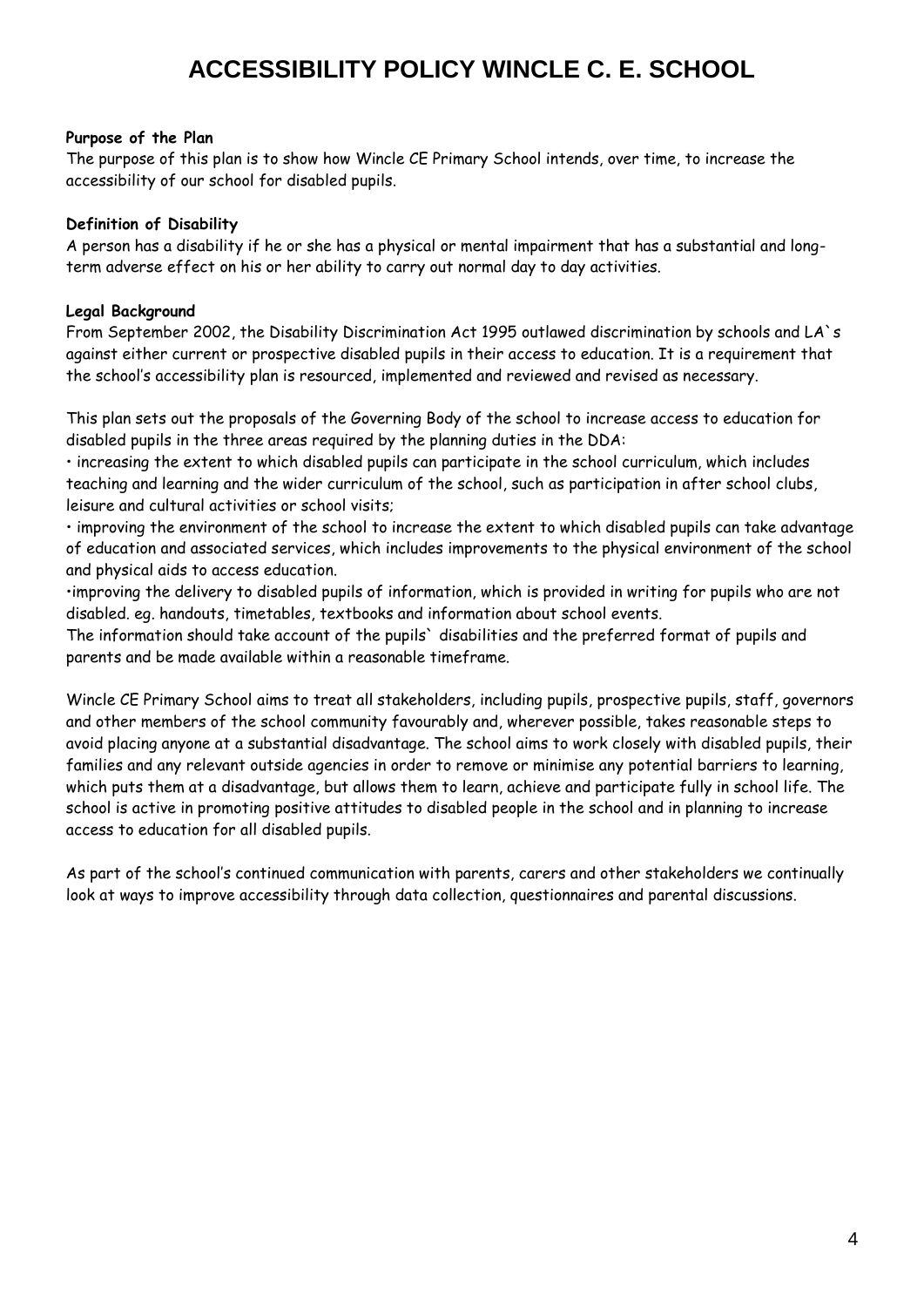#### **Contextual Information**

Wincle CE Primary School has been in its current location since 1865. The original building houses a classroom, hall and two upstairs offices. Two extensions have occurred since: a kitchen area and a two storey building comprising of two classrooms. Access to the first floor areas is by stairs only. The first aid room and the disabled toilet are on the ground floor.

Access to the school is via a large ramp with one classroom accessible without steps. Visits to church are accessible to wheelchair users the road.

### **Current Range of known disabilities**

The school currently has no children with disabilities.

#### **Increasing access for disabled pupils to the school curriculum.**

Improving teaching and learning lies at the heart of the school's work. Through self-review and Continuous Professional Development (CPD), we aim to enhance staff knowledge, skills and understanding to promote excellent teaching and learning for all children. We aim to meet every child's needs within mixed ability, inclusive classes.

It is a core value of the school that all children are enabled to participate fully in the broader life of the school. Consequently, all children have always been permitted to attend age relevant after school clubs, leisure and cultural activities and educational visits.

| <b>Target</b>                                                                                | <b>Strategies</b>                                                                                                                                                             | Time-scale                     | Responsibility | <b>Success Criteria</b>                                                                                 |
|----------------------------------------------------------------------------------------------|-------------------------------------------------------------------------------------------------------------------------------------------------------------------------------|--------------------------------|----------------|---------------------------------------------------------------------------------------------------------|
| <b>Increase</b><br>confidence of<br>all staff in<br>differentiatin<br>g the<br>curriculum    | Be aware of staff<br>training needs on<br>curriculum access<br>Assign CPD for dyslexia,<br>differentiation and<br>recording methods<br>Online learning modules<br>if required | On-going<br>and as<br>required | <b>SENCO</b>   | Raised staff confidence in<br>strategies for<br>differentiation and<br>increased pupil<br>participation |
| Ensure<br>classroom<br>support staff<br>have specific<br>training on<br>disability<br>issues | Be aware of staff<br>training needs<br>Staff access<br>appropriate CPD<br>Online learning modules<br>if required                                                              | As required                    | <b>SENCO</b>   | Raised confidence of<br>support staff                                                                   |
| Ensure all<br>staff are<br>aware of<br>disabled<br>children's<br>curriculum<br>access        | Set up a system of<br>individual access plans<br>for disabled pupils when<br>required<br>Information sharing<br>with all agencies involved<br>with the child                  | As required                    | <b>SENCO</b>   | All staff aware of<br>individuals needs                                                                 |
| Use ICT<br>software to<br>support<br>learning                                                | Make sure software<br>installed where needed                                                                                                                                  | As required                    | <b>ICT</b>     | Wider use of SEN<br>resources in classrooms                                                             |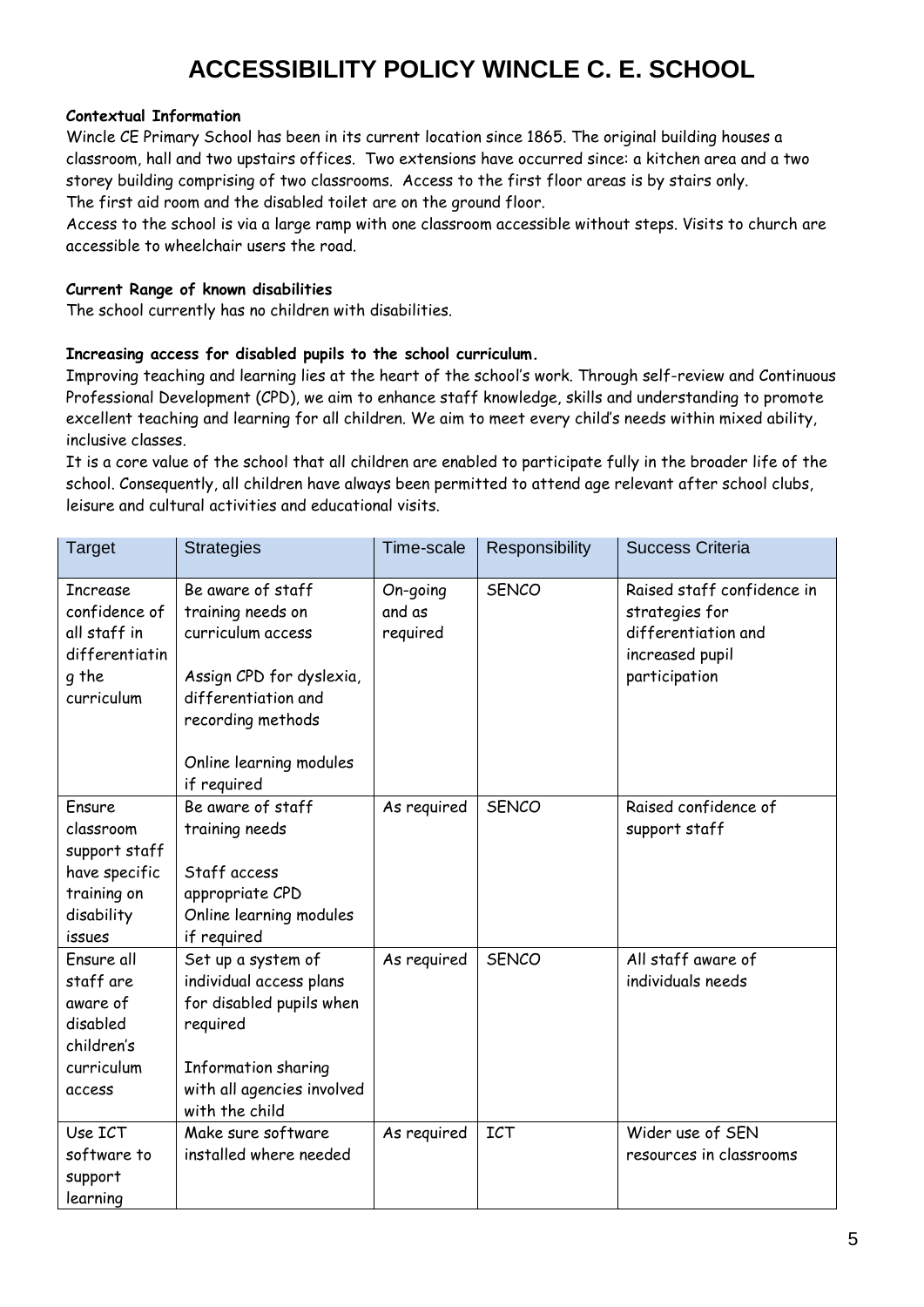| All<br>educational<br>visits to be<br>accessible to<br>all including<br>residential | Develop guidance for<br>staff on making trips<br>accessible<br>Ensure each new venue<br>is vetted for | As required | HT/EVC          | All pupils in school able to<br>access all educational visits<br>and take part in a range of<br>activities |
|-------------------------------------------------------------------------------------|-------------------------------------------------------------------------------------------------------|-------------|-----------------|------------------------------------------------------------------------------------------------------------|
| visits.                                                                             | appropriateness                                                                                       |             |                 |                                                                                                            |
| <b>Review PE</b><br>curriculum to<br>ensure PE<br>accessible to                     | Gather information on<br>accessible PE and<br>disability sports                                       | As required | PE co-ordinator | All to have access to PE<br>and be able to excel                                                           |
| all                                                                                 | Encourage disabled<br>sports people to come<br>into school                                            |             |                 |                                                                                                            |

### **Improving access to the physical environment of the school**

Wincle CE Primary School is continuing to grow and develop. Provision, in exceptional cases, will be negotiated when a pupil's specific needs are known.

We have a wide range of equipment and resources available for day to day use. We keep resource provision under constant review. The schools improvement planning process is the vehicle for considering such needs on an annual basis.

| Target                                                                                              | <b>Strategies</b>                                                                                                                     | Time-scale                               | Responsibility                                 | Success criteria                                                               |
|-----------------------------------------------------------------------------------------------------|---------------------------------------------------------------------------------------------------------------------------------------|------------------------------------------|------------------------------------------------|--------------------------------------------------------------------------------|
| The school is<br>aware of the<br>possible access<br>needs of<br>possible future<br>disabled pupils, | To create access plans for<br>individual disabled pupils as<br>part of the SEN Support<br>process when required<br>Be aware of staff, | As required                              | <b>SENCO</b>                                   | IEPs in place for<br>disabled pupils and all<br>staff aware of pupils<br>needs |
| staff, governors,<br>parent/carers<br>and visitors                                                  | governors and parents<br>access needs and meet as<br>appropriate<br>Through questions and                                             | Induction and<br>on-going if<br>required | Headteacher                                    | All staff and<br>governors feel<br>confident their needs<br>are met            |
|                                                                                                     | discussions find out the<br>access needs of<br>parents/carers through<br>newsletter                                                   | Annually                                 | Headteacher                                    | Parents have full<br>access to all school<br>activities                        |
|                                                                                                     | Consider access needs<br>during recruitment process                                                                                   |                                          |                                                |                                                                                |
|                                                                                                     | Ensure staff aware of<br><b>Environment Access</b><br>Standard                                                                        | Recruitment<br>process                   | Headteacher                                    | Access issues do not<br>influence recruitment<br>and retention issues          |
| Layout of school<br>to allow access<br>for all pupils to<br>all areas                               | Consider needs of disabled<br>pupils, parents/carers or<br>visitors when considering<br>any redesign                                  | As required                              | Head/<br>Governors/<br>Site manager/<br>School | Re-designed buildings<br>are usable by all                                     |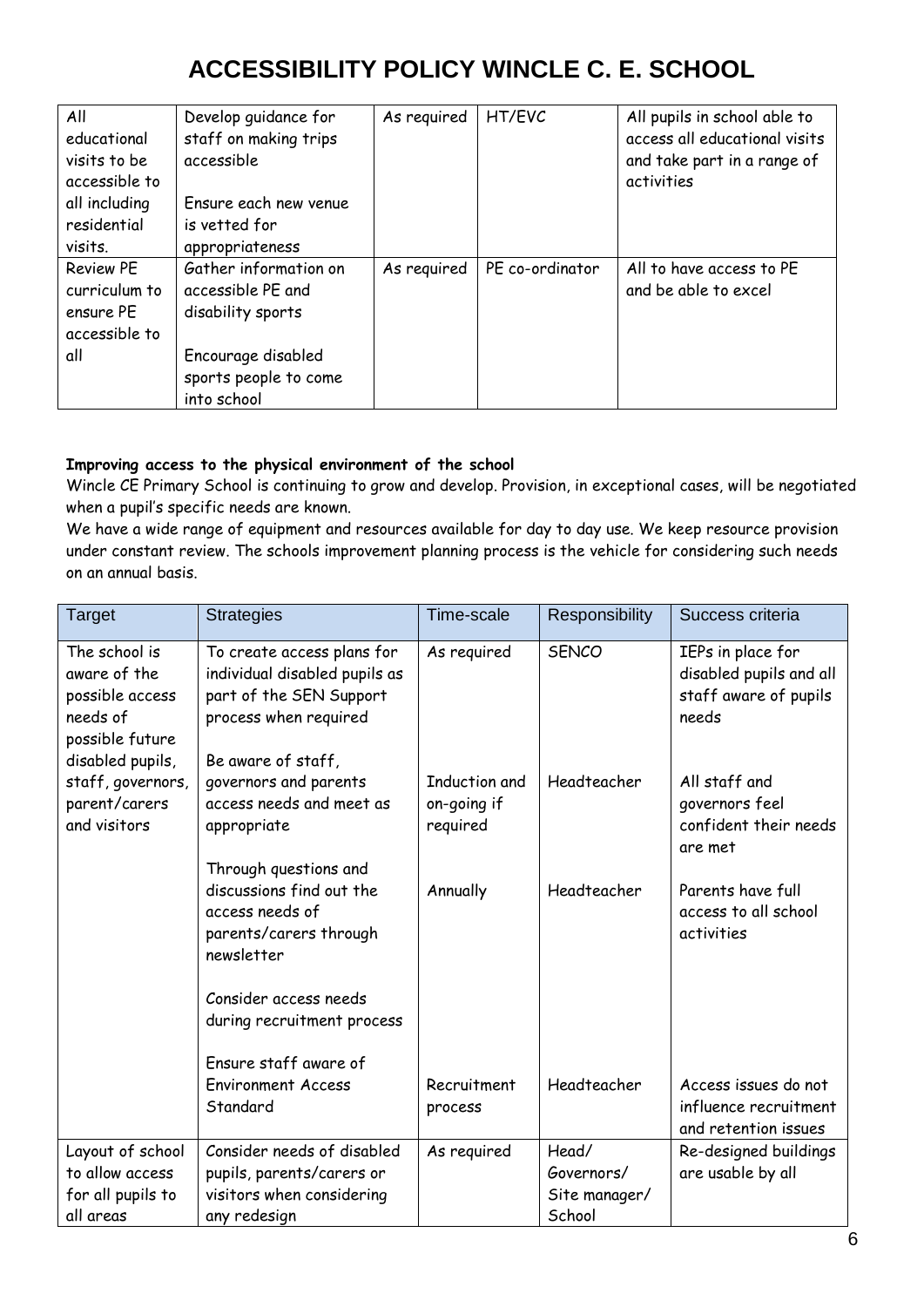|  | iurveyor<br>זור |  |
|--|-----------------|--|
|  |                 |  |

| Target                                                                         | Strategies                                                                                                                         | Time-scale                                                                | Responsibility         | Success criteria                                                                         |
|--------------------------------------------------------------------------------|------------------------------------------------------------------------------------------------------------------------------------|---------------------------------------------------------------------------|------------------------|------------------------------------------------------------------------------------------|
| Improve signage<br>and external<br>access for<br>visually impaired<br>people   | Yellow strip mark step<br>edges                                                                                                    | On going                                                                  | Site manager           | Visually impaired<br>people feel safe in<br>school grounds                               |
| Ensure all<br>disabled pupils<br>can be safely<br>evacuated                    | Put in place Personal<br><b>Emergency Evacuation Plan</b><br>(PEEP) for all pupils with<br>difficulties                            | As required                                                               | <b>SENCO</b>           | All disabled pupils and<br>staff working alongside<br>are safe in the event<br>of a fire |
|                                                                                | Develop a system to ensure<br>all staff are aware of their<br>responsibilities                                                     | Each Sept                                                                 | <b>SENCO</b>           |                                                                                          |
| Ensure<br>accessibility of<br>access to IT<br>equipment                        | Alternative equipment in<br>place to ensure access to all<br>hardware including in the<br>hall                                     | On-going and<br>as required<br>Software may<br>be required<br>as required | <b>ICT</b>             | Hardware and<br>software available to<br>meet the needs of<br>children as appropriate    |
| Ensure hearing<br>equipment in<br>classrooms to<br>support hearing<br>impaired | Seek support from<br>(Sensory Impairment<br>Service SIS) on the<br>appropriate equipment                                           | Ongoing                                                                   | LA hearing<br>officers | All children have<br>access to the<br>equipment                                          |
| All fire escape<br>routes are<br>suitable for all                              | Make sure all areas of<br>school that the children<br>need to access (can) have<br>wheelchair access<br>Egress routes visual check | On-going and<br>as required<br>and as<br>appropriate<br>Weekly            | LA<br>Site Manager     | All disabled staff,<br>pupils and visitors able<br>to have safe<br>independent egress    |

### **Improving the delivery of written information to disabled pupils**

In planning to make written information available to disabled pupils we again need to establish the current level of need and be able to respond to changes in the range of need. The school will need to identify agencies and sources of such materials to be able to make the provision when required. The schools ICT infrastructure will enable us to access a range of materials supportive to need.